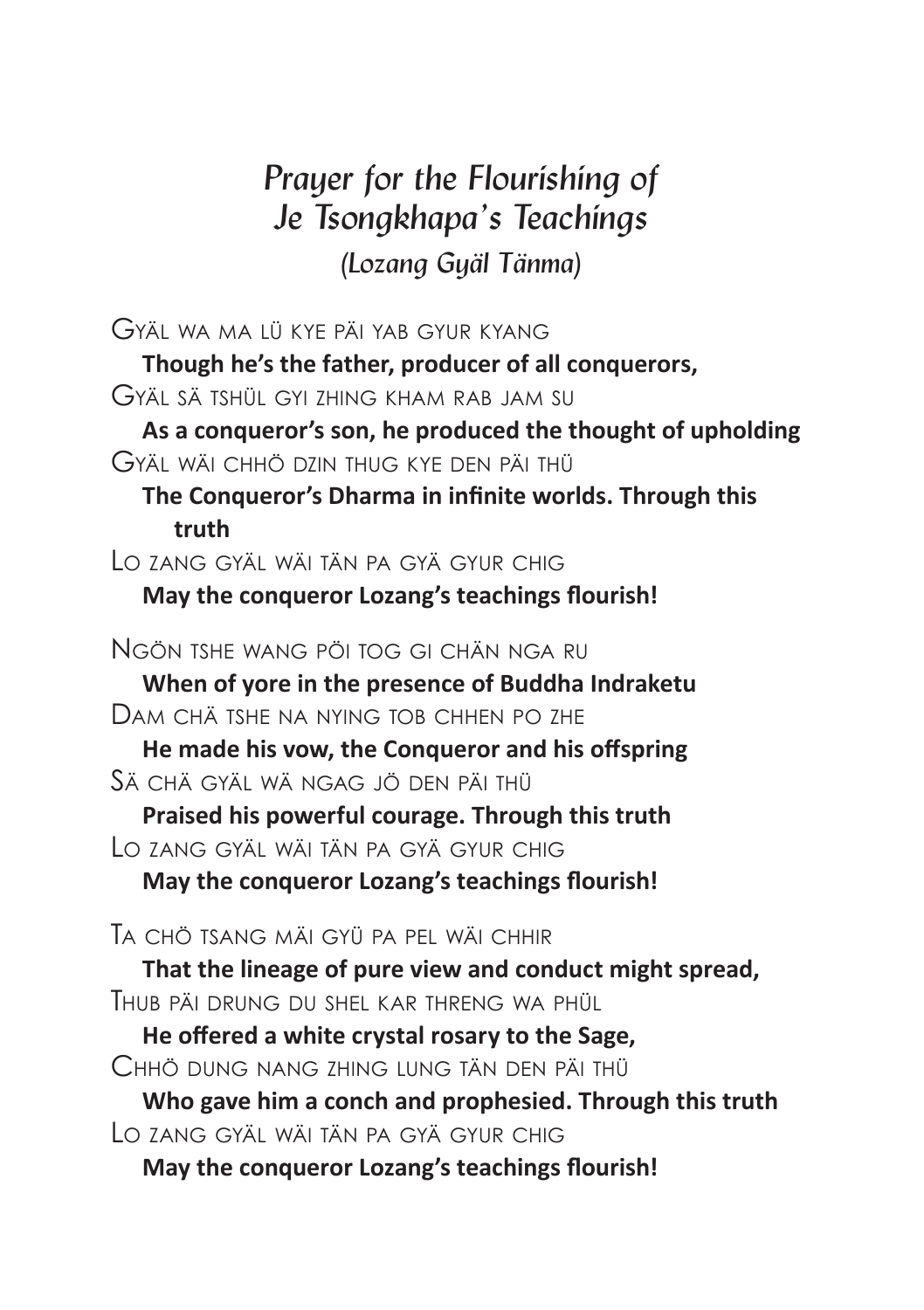ta wa nam Dag tag chhä tha Lä DröL **His pure view free of eternity or destruction:** GOM PA NAM DAG JING MILG MILIN PA SANG His pure meditation cleansed of dark fading and fog; CHÖ PA NAM DAG GYÄL WÄLKA 7HIN DRUB His pure conduct practiced according to conquerors' orders: Lo zang gyäL wäi tän pa gyä gyur chig **May the conqueror Lozang's teachings flourish!** MANG DU THỔ PA GYA CHHER TSÄL WÀ KHẢ **Learned, since he extensively sought out learning:** thö Dön ji zhin gyü La jar wä tsün Reverend, rightly applying it to himself: Kün Kyang tän Dröi Dön Du ngo wä zang Good, dedicating all for beings and doctrine: Lo zang gyäL wäi tän pa gyä gyur chig May the conqueror Lozang's teachings flourish! DRANG NGE SUNG RAB MA LÜ GÄL ME DU Through being sure that all scriptures, definitive and gang zag chig gi nyam Len Dam pa ru Interpretative, were, without contradiction, nge pa nye pä nye chö tha Dag gag Advice for one person's practice, he stopped all misconduct: Lo zang gyäL wäi tän pa gyä gyur chig **May the conqueror Lozang's teachings flourish!** Lung chhö De nö sum gyi chhä nyän Dang Listening to explanations of the three pitakas, tog päi tän pa Lab sum nyam Len te Realized teachings, practice of the three trainings-Khä shing Drub päi nam thar mä Du jung **His skilled and accomplished life story is amazing.** Lo zang gyäL wäi tän pa gyä gyur chig May the conqueror Lozang's teachings flourish!

*46*